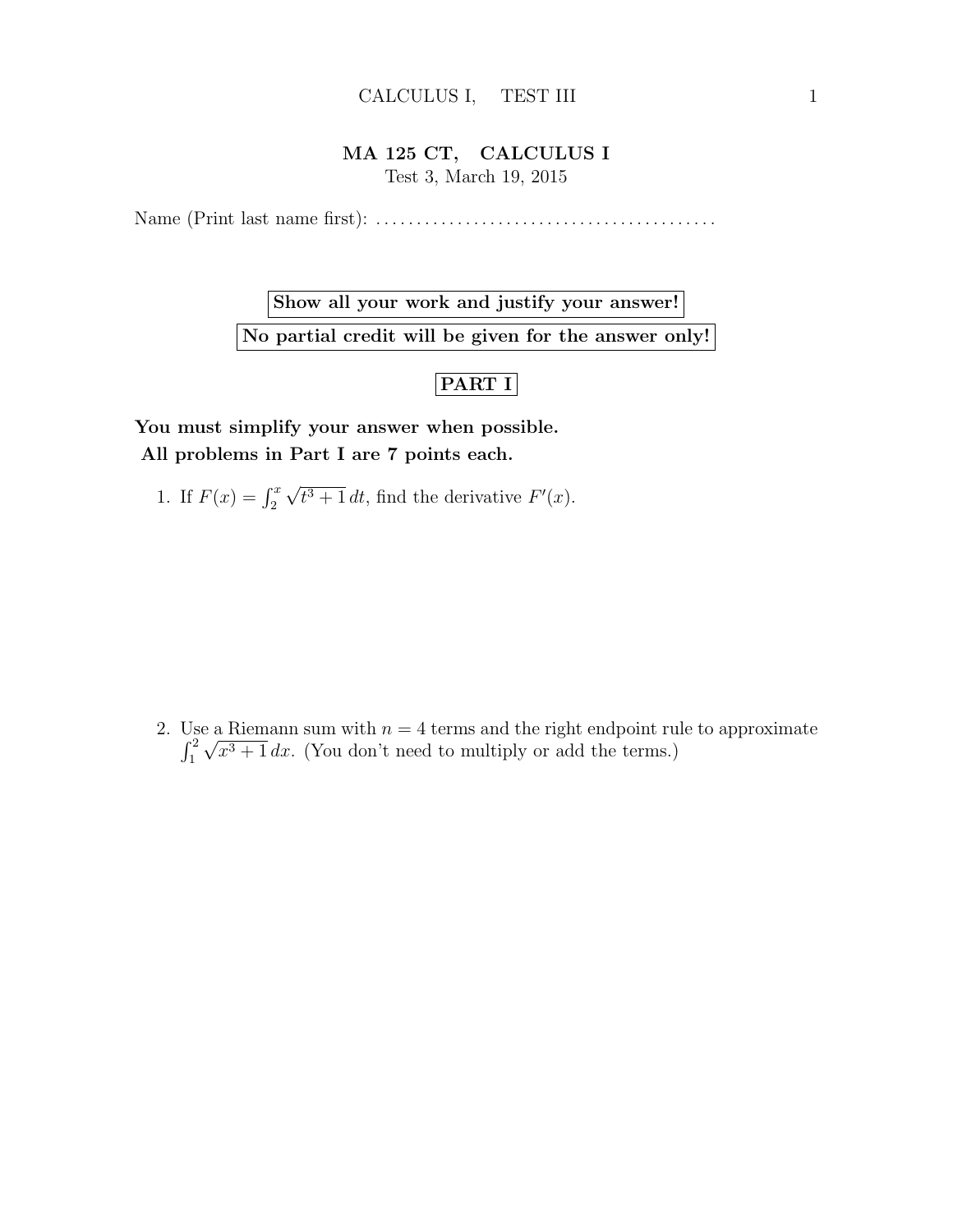3. Evaluate  $\int x^3(x^2 + x) dx$ 

4. Evaluate  $\int x^2 \sqrt{ }$  $\overline{x^3+1} dx$ 

5. Evaluate 
$$
\int \frac{x^3 + 1}{x^5} dx
$$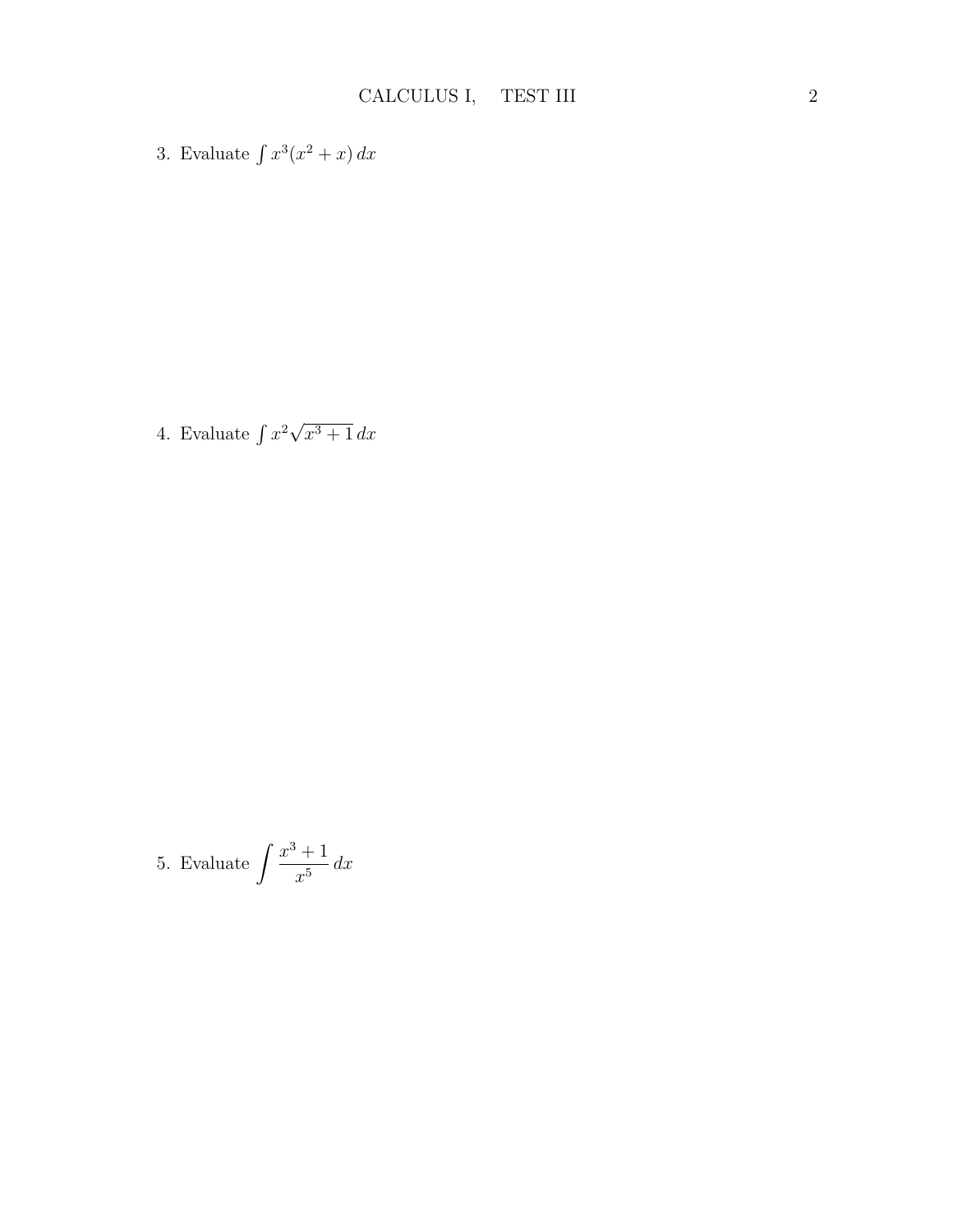6. Find the average value of the function  $f(x) = \sec^2(x)$  on the interval  $[0, \pi/4]$ .

7. Evaluate  $\int \sin^5(x) \cos(x) dx$ .

8. Evaluate 
$$
\int_{-2}^{2} \frac{x^5}{(x^6+1)^2} dx
$$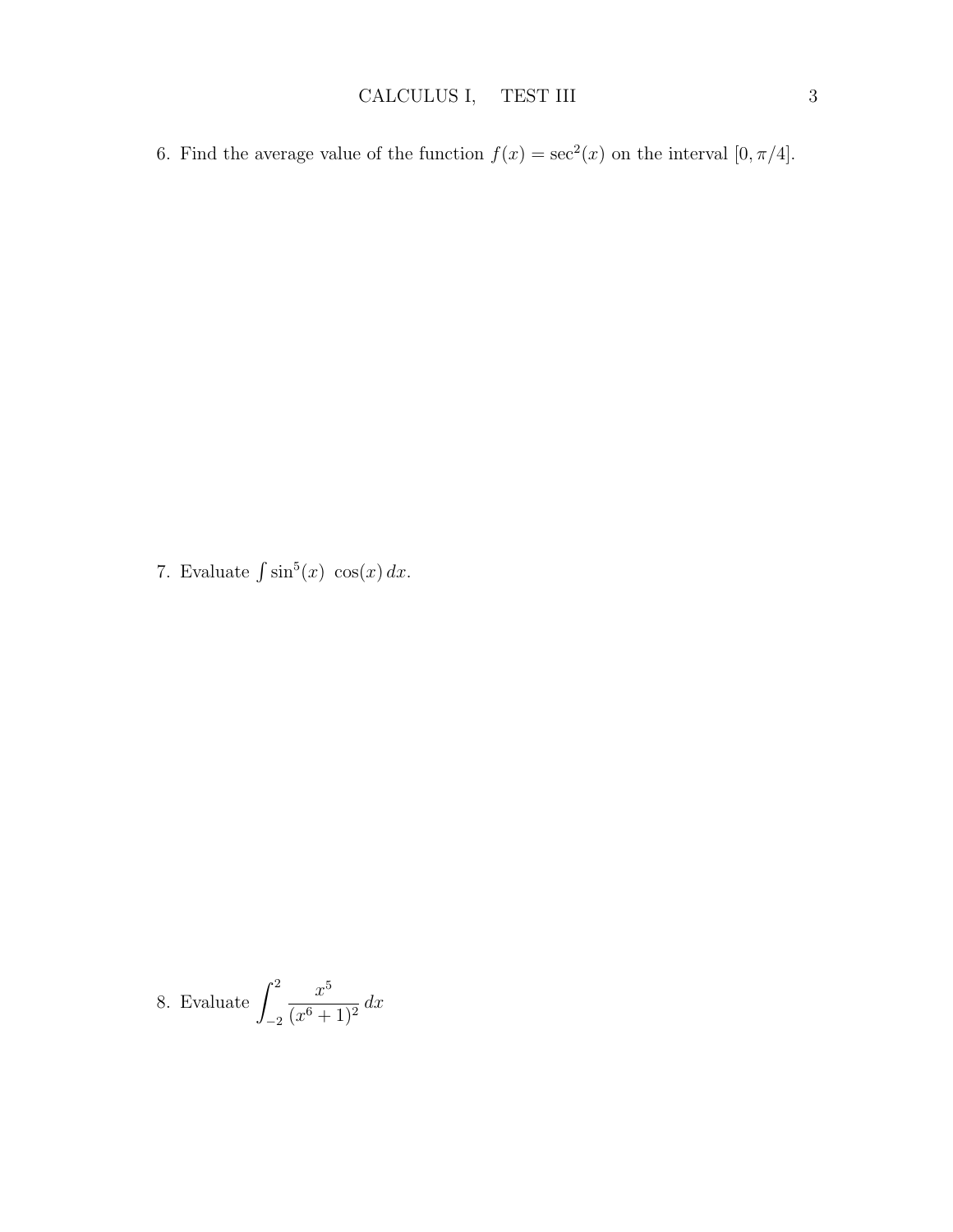## PART II

## All problems in Part II are 11 points each.

1. Suppose the graph of a function  $y = f(x)$  is triangular, as shown in the plot below.

 $(i)$  Find the value of its integral:  $\int_0^3 f(x) dx$ 

(ii) Let  $g(x) = \int_0^x f(t) dt$ . Is the derivative  $g'(\frac{5}{2})$  $\frac{5}{2}$ ) positive or negative (you must explain your answer!).

The area of a triangle is  $\frac{1}{2} \cdot \text{base} \cdot \text{height}$ 

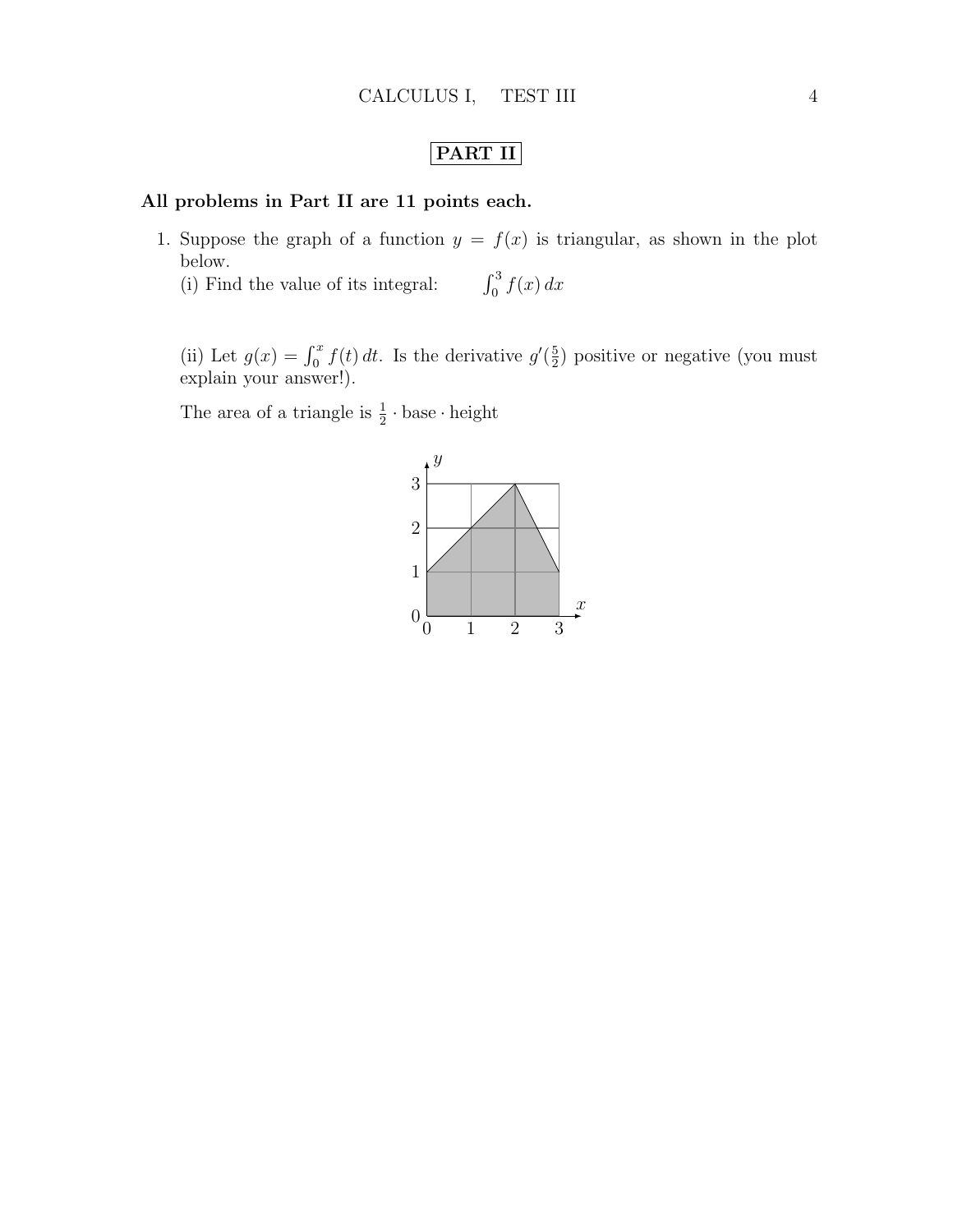2. Evaluate 
$$
\int \frac{x}{(1-x)^{50}} dx
$$

3. Evaluate  $\int_{-3}^{3}$ √  $9 - x^2 dx$ . (Hint: consider the graph.)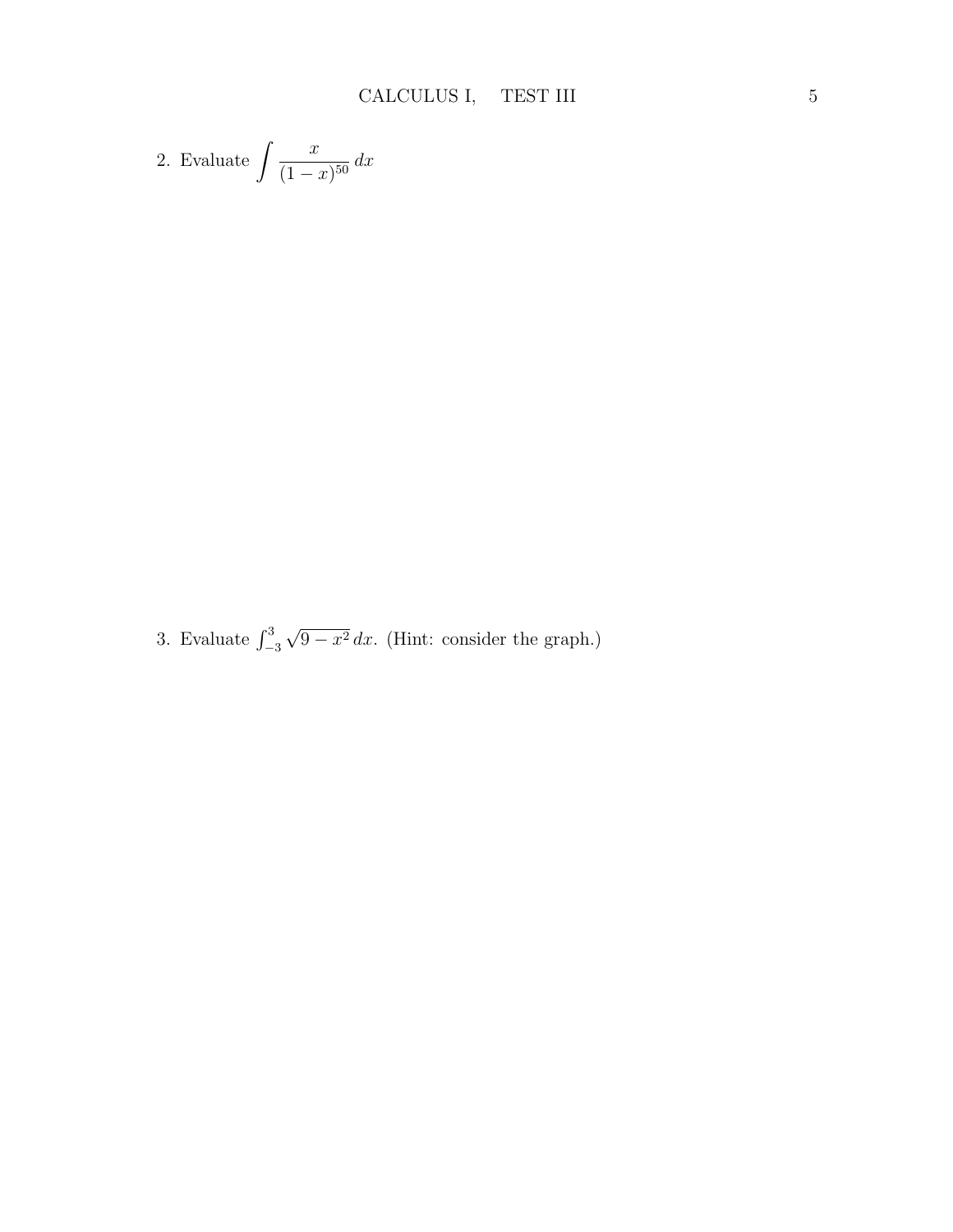4. If a car travels with a velocity given by  $v(t) = 100t^3$  find the displacement (i.e., the net distance traveled) between times  $t = -1$  and  $t = 2$ . As a bonus, also find the total distance traveled over this time interval.